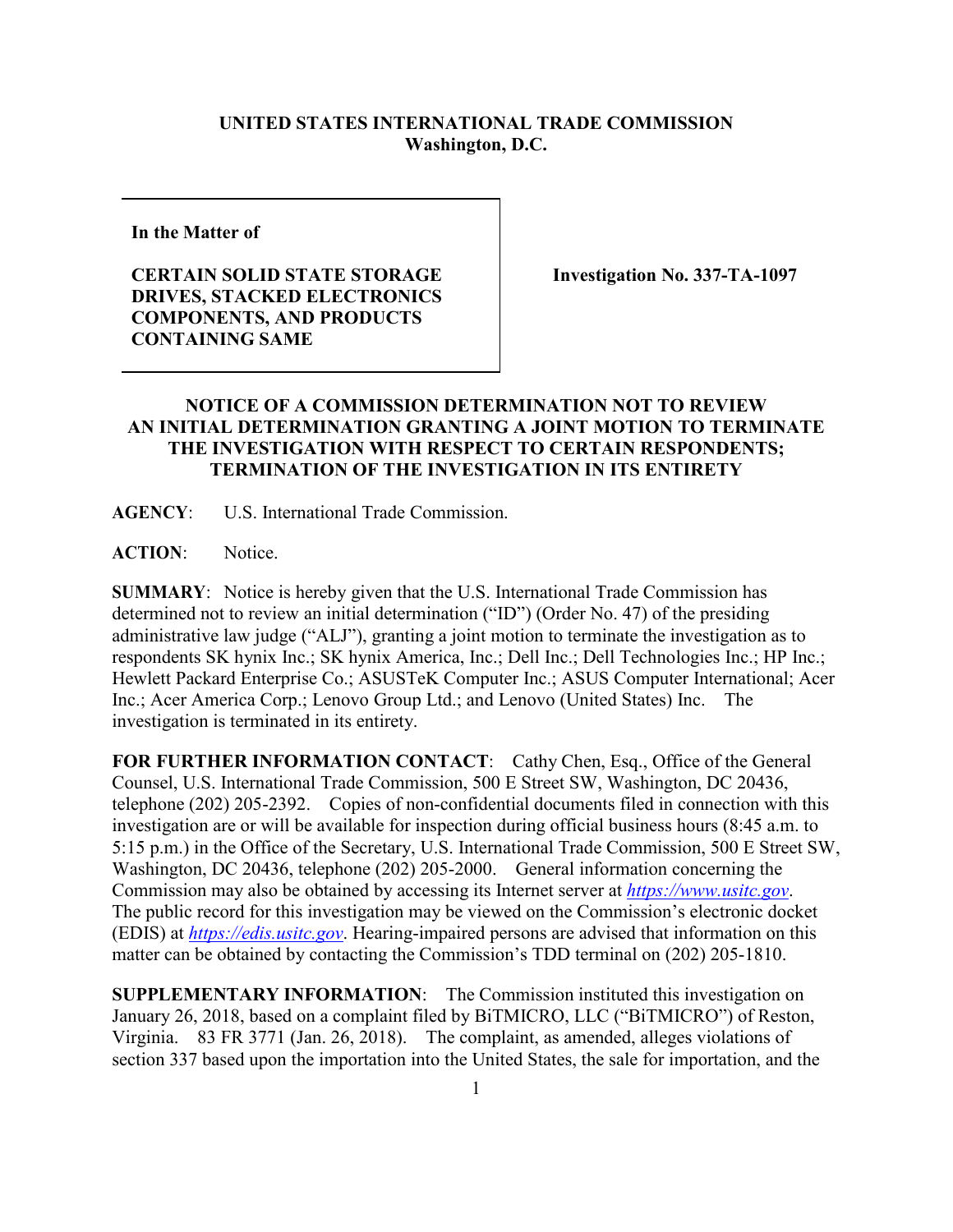sale within the United States after importation of certain solid state storage drives, stacked electronics components, and products containing the same by reason of infringement of one or more of claims 1, 2, 11, and 12 of U.S. Patent No. 7,826,243; claims 1-20 of U.S. Patent No. 6,529,416; claims 1-101 of U.S. Patent No. 9,135,190; and claims 12 and 16 of U.S. Patent No. 8,093,103. *Id.* The complaint also alleges that an industry in the United States exists as required by 19 U.S.C. 1337(a)(2). *Id*. The notice of investigation named as respondents Samsung Electronics Co., Ltd. of Gyeonggi-do, Republic of Korea; Samsung Semiconductor, Inc. of San Jose, California; and Samsung Electronics America, Inc. of Ridgefield Park, New Jersey (collectively, "Samsung"); VAIO Corporation of Azumino, Japan ("VAIO"); Transcosmos America Inc. of Gardena, California ("transcosmos"); SK hynix Inc. of Gyeonggido, Republic of Korea; and SK hynix America Inc. of San Jose, California (collectively, "SK hynix); Dell Inc. of Round Rock, Texas; Dell Technologies Inc. of Round Rock, Texas; Lenovo Group Ltd. of Beijing, China; Lenovo (United States) Inc. of Morrisville, North Carolina; HP Inc. of Palo Alto, California; Hewlett Packard Enterprise Co. of Palo Alto, California; ASUSTeK Computer Inc. of Taipei, Taiwan; ASUS Computer International of Fremont, California; Acer Inc. of New Taipei City, Taiwan; and Acer America Corp. of San Jose, California (collectively, "Remaining Respondents"). *Id*. at 3772. The Office of Unfair Import Investigations ("OUII") is also a party to the investigation. *Id*. Respondents Samsung, VAIO, and transcosmos were terminated from the investigation based on a settlement agreement. *See* Order No. 45 (Apr. 26, 2019), *not reviewed by* Comm'n Notice (May 15, 2019).

On January 30, 2019, Respondents filed a motion for summary determination with respect to the technical prong of the domestic industry requirement. BiTMICRO and OUII each filed a response opposing the motion. Thereafter, Respondents filed a reply brief.

On March 26, 2019, the ALJ issued Order No. 31 (Mar. 26, 2019), granting-in-part Respondents' motion for summary determination with respect to the technical prong of the domestic industry requirement. BiTMICRO filed a petition for review of Order No. 31. Respondents and OUII each filed a response to the petition.

On April 9, 2019, BiTMICRO, SK hynix, and the Remaining Respondents filed a joint motion to stay the procedural schedule by four weeks to allow time to finalize a settlement agreement. The next day the ALJ issued Order No. 44 (Apr. 10, 2019), granting the joint motion to stay. The stay was extended pursuant to Order No. 46 (May 9, 2019).

On May 17, 2019, BiTMICRO, SK hynix, and the Remaining Respondents filed a joint motion to terminate the investigation in its entirety based on a settlement agreement between BiTMICRO and SK hynix pursuant to 19 CFR 210.21(b). On May 23, 2019, OUII filed a response supporting the motion.

On May 28, 2019, the ALJ issued the subject ID granting the motion to terminate. Order No. 47 at 1 (May 28, 2019). The ALJ found that the motion complies with the Commission Rules, and that no public interest factors prohibit the termination of this investigation as to SK hynix and the Remaining Respondents, who are downstream customers of SK hynix. *Id.* at 2-3. The ALJ found that the settlement agreement appears to resolve the disputes between